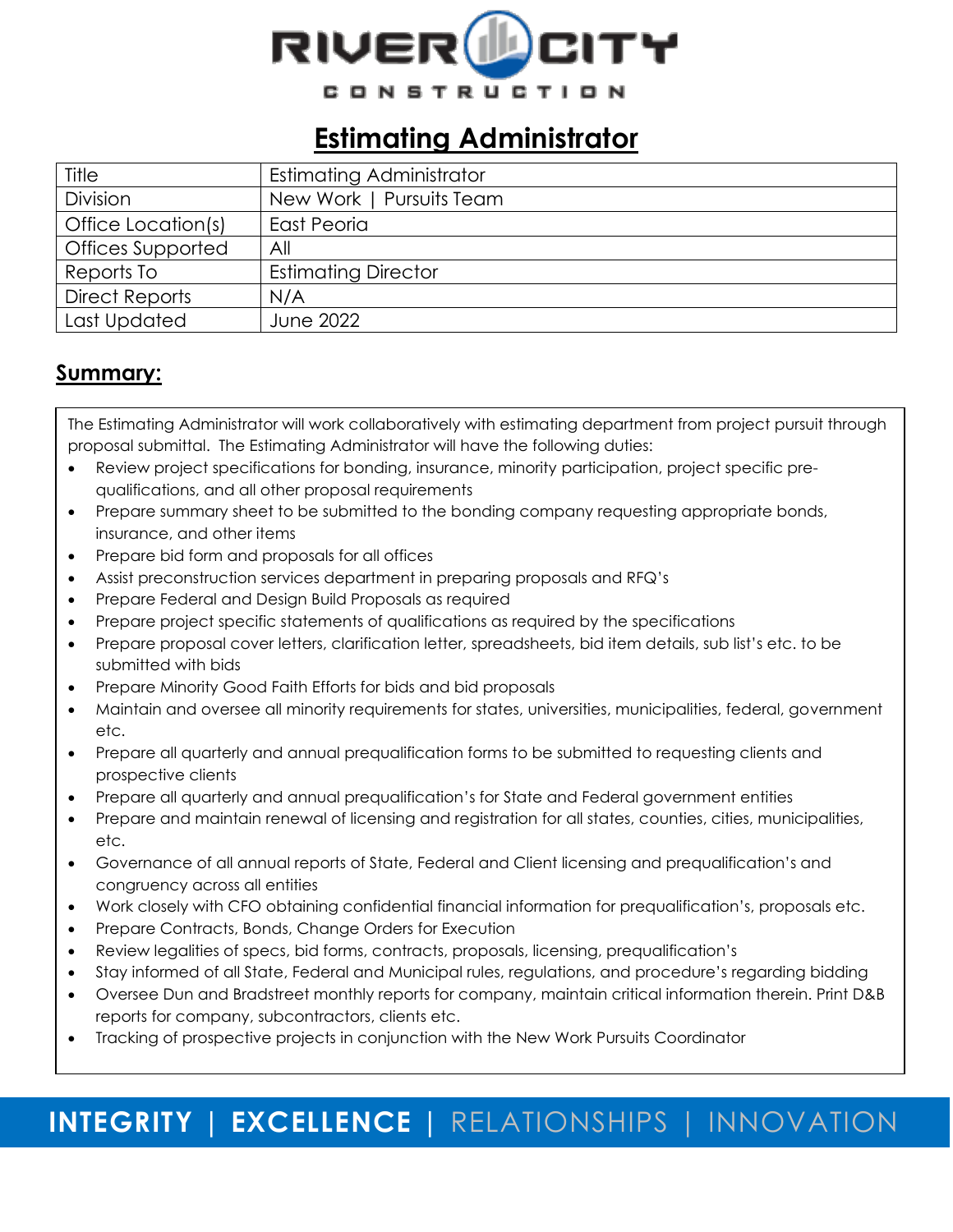

- Remain aware of RCC Safety policies and statistics for submittal with proposals
- Prepare, maintain, and distribute current bid schedule to all company members weekly
- Send out bid results company wide and to bonding company
- Maintain file of bid results for historical purposes, bonding company utilization and auditors / Archive successful and unsuccessful projects quarterly
- Maintain and update all wage, taxes, and insurance rates in estimating system
- Support all estimators in the estimating department
- Maintain confidentiality of all private company information
- Ability to multitask with excellence in fast-paced environment, critical thinking and attention to detail, forward planning and thinking for future tasks and tasks at hand
- Cultivate and maintain positive client and subcontracting relationships

### **Key Functions:**

- **Project Proposal Lead:** Manage and lead all aspects of proposal and bid form creation. Including preparation of prequalification packages, technical proposals, and RFP response packages. Coordinate with insurance company for project specific requirements and bid bonds. Notarize and obtain signatures of Owners for the above.
- **Team Structure:** In addition to working with the estimating project teams, this position will work collaboratively with the executive team members from all office locations to develop project proposals and bid documents. Developing and maintaining relationships with clients, design firms, subcontractors, and suppliers will be expected in this role.
- **Innovation & Technology:** Assist in maintaining and updating estimating department systems, such as wage rates, insurance comp code rates, city codes, crew codes, and craft codes as needed in estimating system Individual should possess strong mathematical and computer skills. Proficiency with all MS Office products (Word, Excel, Access, PowerPoint)

# **INTEGRITY | EXCELLENCE |** RELATIONSHIPS | INNOVATION